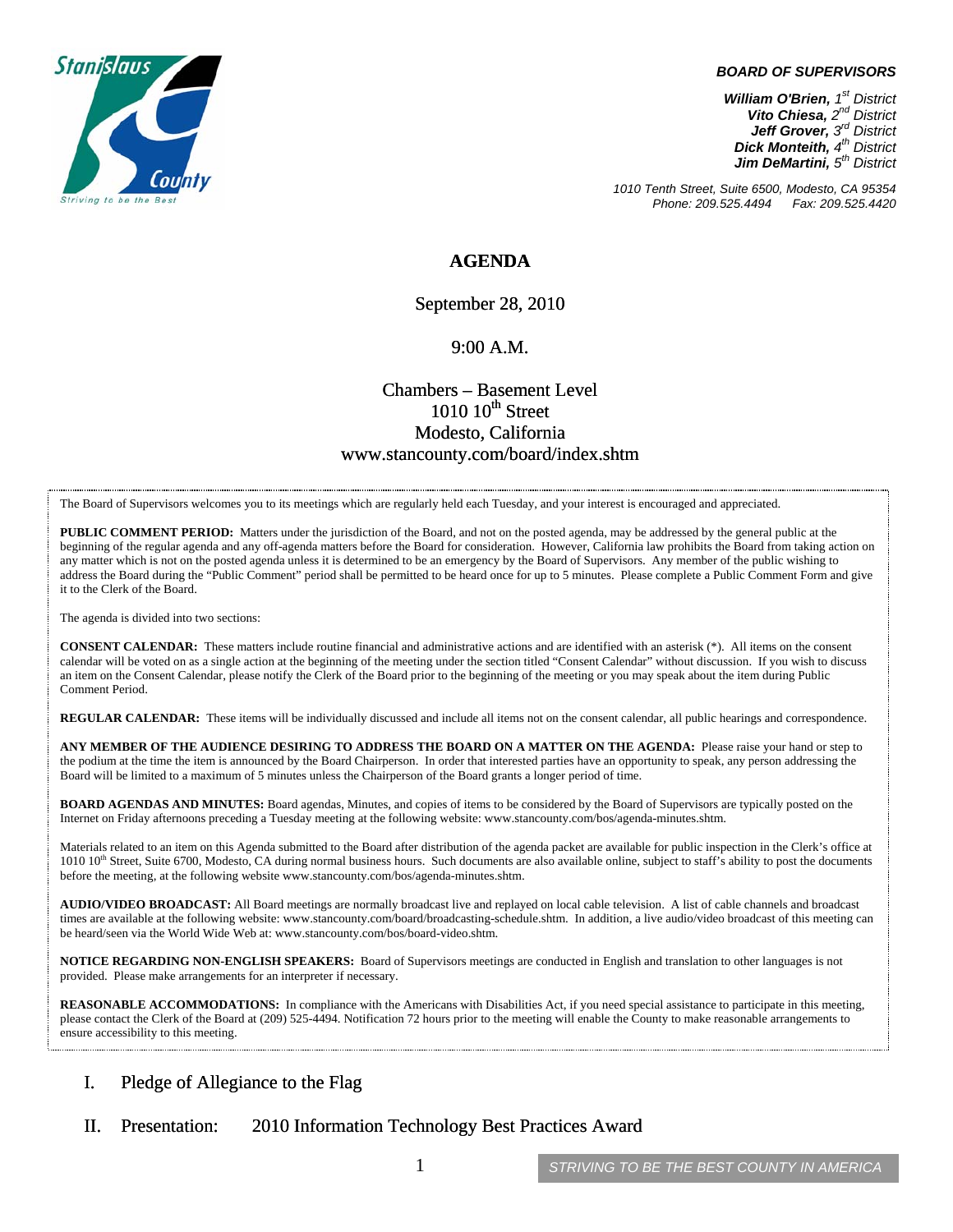# III. Public Comment Period

IV. Consent Calendar

# V. Agenda Items

- A. Miscellaneous
- \* 1. Approval of the Minutes for September 21, 2010 ([View Item\)](http://www.stancounty.com/bos/minutes/2010/min09-21-10.pdf)
- \* 2. Approval to Adopt and Waive the Second Reading of Ordinance C.S. 1092 Amending Section 2.16.010 of the Stanislaus County Code Related to Selection, Qualification and Supervision of the County Surveyor Position – County Counsel ([View Item\)](http://www.stancounty.com/bos/agenda/2010/20100928/A02.pdf)
- \* 3. Approval to Adopt the Amendment to the Conflict of Interest Code for the Del Puerto Health Care District ([View Item\)](http://www.stancounty.com/bos/agenda/2010/20100928/A03.pdf)
- \* 4. Approval of the 2011 Meeting Calendar for the Stanislaus County Board of Supervisors ([View Item\)](http://www.stancounty.com/bos/agenda/2010/20100928/A04.pdf)
- \* 5. Approval to Proclaim October 2010 as Italian Heritage Month in Stanislaus County ([View Item\)](http://www.stancounty.com/bos/agenda/2010/20100928/A05.pdf)
- \* 6. Approval of Appointment of George Schmidt in Lieu of Election to the Westside Community Health Care District Board of Directors ([View Item\)](http://www.stancounty.com/bos/agenda/2010/20100928/A06.pdf)
- B. Chief Executive Office
- \* 1. Approval to Accept the Sixth Update on the Immediate Action Plan to Secure the Men's Honor Farm in Accordance with Public Contract Code Section 22050 for the Abatement, Demolition and Clean-Up of the Destroyed Barracks – Chief Executive Office ([View Item\)](http://www.stancounty.com/bos/agenda/2010/20100928/B01.pdf)
- \* 2. Approval of the Stanislaus County System Improvement Plan (SIP) 2010-2013 for the California Child and Family Services Program for the Community Services Agency and Probation Department ([View Item\)](http://www.stancounty.com/bos/agenda/2010/20100928/B02.pdf)
- \* 3. Approval of Requests from:
	- a. Boy Scouts of America, Greater Yosemite Council, to Have Exclusive Use of the Kiwanis Camp Located Within La Grange Regional Park from October 8, 2010 to October 9, 2010 for their Annual Scout Master Training Program – Parks and Recreation ([View Item\)](http://www.stancounty.com/bos/agenda/2010/20100928/B03a.pdf)
	- b. Boy Scouts of America, Greater Yosemite Council, Latter Day Saints Units, to Have Exclusive Use of Woodward Reservoir Regional Park, Areas S and T, from October 15, 2010 to October 16, 2010 for their Annual Scout Camporee – Parks and Recreation ([View Item\)](http://www.stancounty.com/bos/agenda/2010/20100928/B03b.pdf)
	- c. Christian Service Brigade, Calvary Baptist Church, to Have Exclusive Use of the Kiwanis Camp Located Within La Grange Regional Park from October 1, 2010 to October 2, 2010, for their Annual Father and Son Team Day and Overnight Camping Activities – Parks and Recreation ([View Item\)](http://www.stancounty.com/bos/agenda/2010/20100928/B03c.pdf)
	- d. Golden Gate Dachshund Club to Have Exclusive Use of Woodward Reservoir Regional Park, Areas A and B, Beginning Friday, October 15, 2010, to Sunday, October 17, 2010, and Friday, April 15, 2011, to Sunday, April 17, 2011, for the Official American Kennel Club Earthdog and Iron Dog Test Events – Parks and Recreation ([View Item\)](http://www.stancounty.com/bos/agenda/2010/20100928/B03d.pdf)
	- 4. Approval to Consider an Updated Funding Request from the City of Modesto to share the Cost of a Measure M Vote for the Parklawn Neighborhood, to be Placed on the November 2, 2010 Ballot – Chief Executive Office ([View Item\)](http://www.stancounty.com/bos/agenda/2010/20100928/B04.pdf)